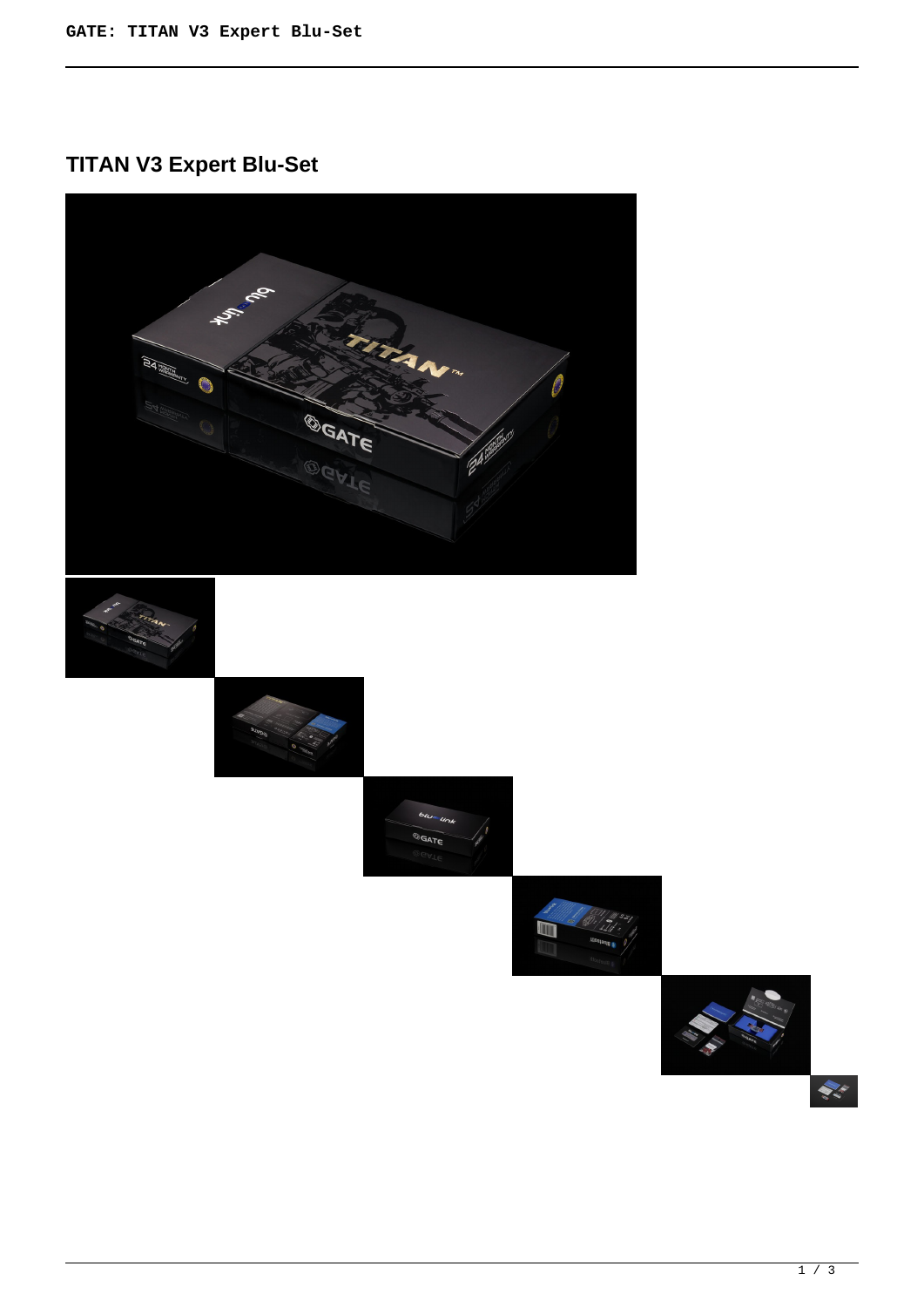Module with EXPERT firmware, Blu-Link, Patch and cables

Rating: Not Rated Yet **Price**  Base price with tax 941,00 PLN

Salesprice with discount

Sales price 941,00 PLN

**Discount** 

[Ask a question about this product](https://gatee.eu/index.php?option=com_virtuemart&view=productdetails&task=askquestion&virtuemart_product_id=65&virtuemart_category_id=1&tmpl=component)

Description

## **TITAN**

**TITAN V3 Expert Blu-Set –** at once you purchase all the best for experienced airsofters **- TITAN with EXPERT firmware** edition and **Blu-Link** allowing you to connect TITAN to Android and iOS devices via **Bluetooth®.**

The EXPERT firmware edition offers you a vast diversity of settings and options combined with maximum configuration capabilities helping you to prepare for the most demanding mission. It also gives you access to the statistics and TITAN World Rankings.

Thanks to the Blu-Link dongle you can manage TITAN wirelessly via GCS App. You can leave Blu-link connected to your AEG ready for quick changes during the game, switch it between your spare replicas to use it as a smart fuse or treat it as a standalone "plug and play" source of telemetry data. Moreover, Blu-Link makes you ready for the next Bluetooth® connected products in the GATE Ecosystem.

Kit contents:

- 1. TITAN V3 with EXPERT firmware edition (rear or front wired)
- 2. Blu-Link for GATE Control Station™ App
- 3. Installation Kit
- 4. TITAN Patch
- 5. Quickstart Guide

TITAN ™ is our flagship ETU, taking your replica to the next level of airsoft. Turn your Airsoft Gun into the advanced training weapon and get full control over trigger sensitivity, rate of fire, burst settings and many other functions. Get tactical advantage and improve your results on the field.

## [Check full TITAN V3 description](products/titan/titan-v3)

Please note that replica and smartphone are not included in the set.

Warning!

GATE does not guarantee the compatibility of mosfets and ETUs such as TITAN or ASTER with brushless motors. Connection of a brushless motor can cause immediate damage to the device, motor and battery, that is not covered by the warranty and can lead to a fire.